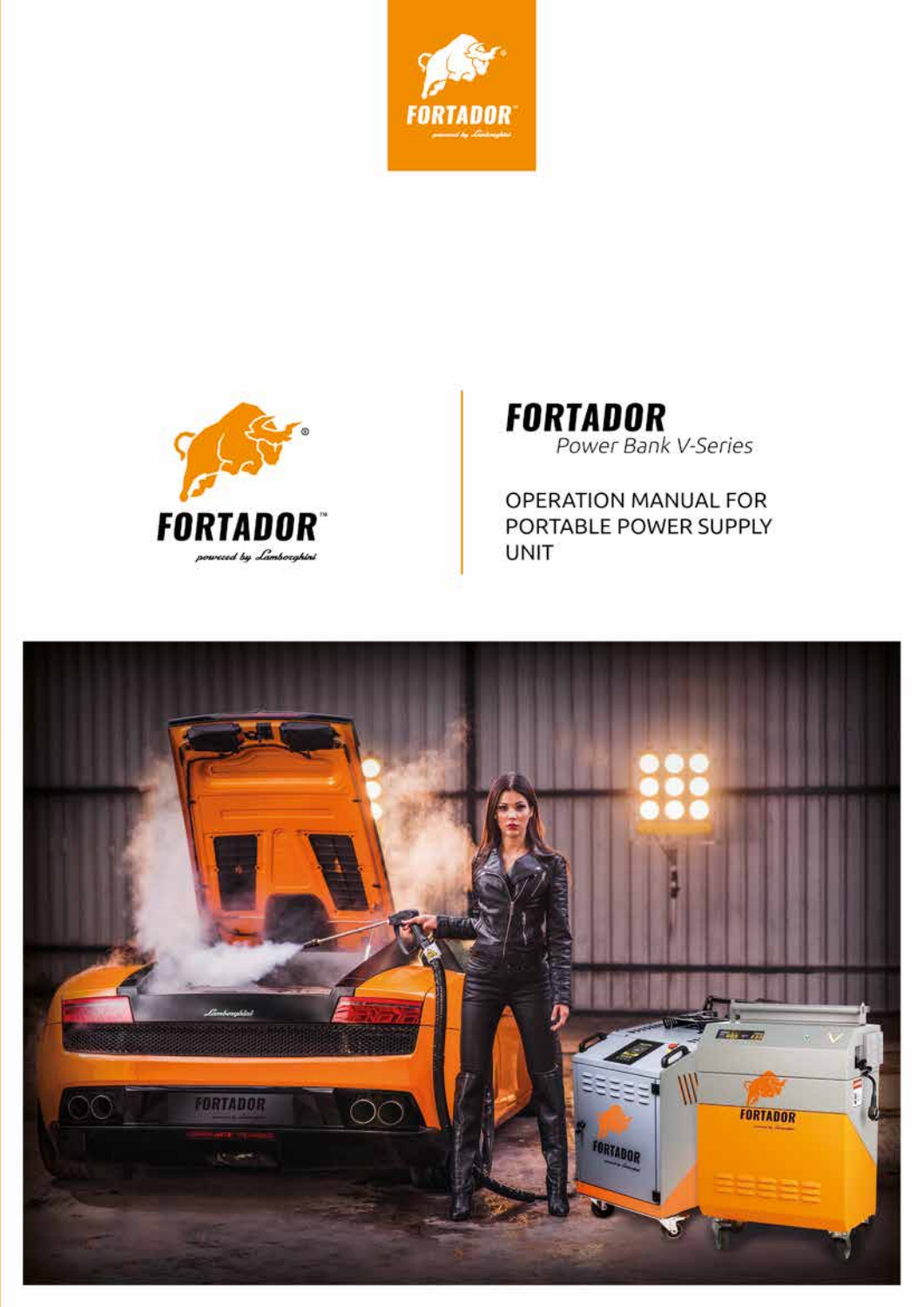# **NOTE**

Read the operating instructions carefully before starting up to avoid incorrect use or dangerous situations for people, animals or objects. The manufacturer is not responsible and excludes the application of the warranty conditions in cases of: improper use or use in improper conditions, damage resulting from normal wear and tear or aging, misuse, negligence, improper operation or storage, exposure to moisture, self-modification or repair, improper installation, use of improper power source, operator errors, failure to follow instructions or other events which are not the manufacturer's fault, including loss or damage during transportation.

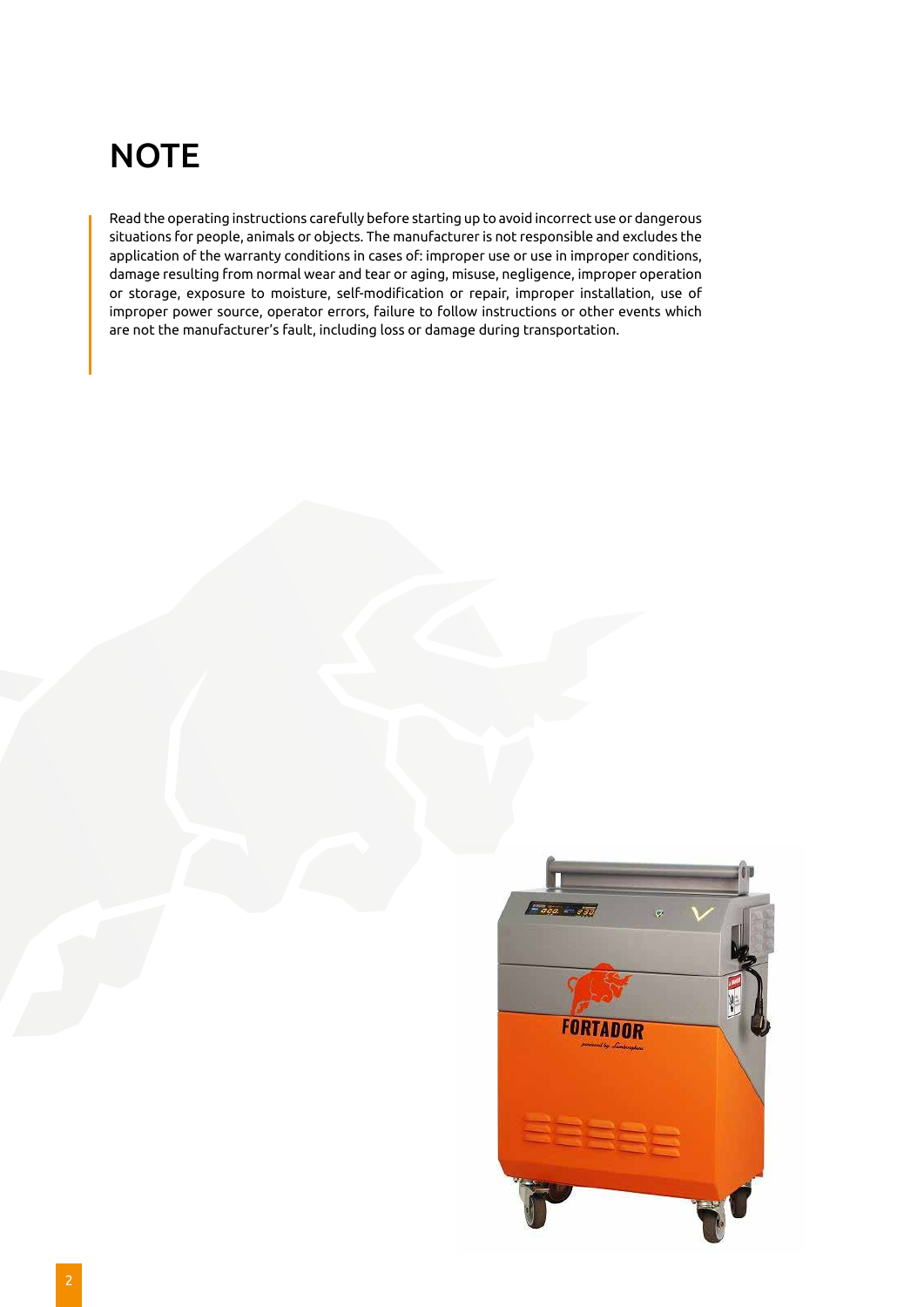# **TABLE OF CONTENTS**

| .3                      |
|-------------------------|
| $\overline{\mathbf{4}}$ |
|                         |
|                         |
|                         |
|                         |
|                         |
|                         |
|                         |
|                         |
|                         |
|                         |
| .21                     |
| .25                     |
|                         |
| 27                      |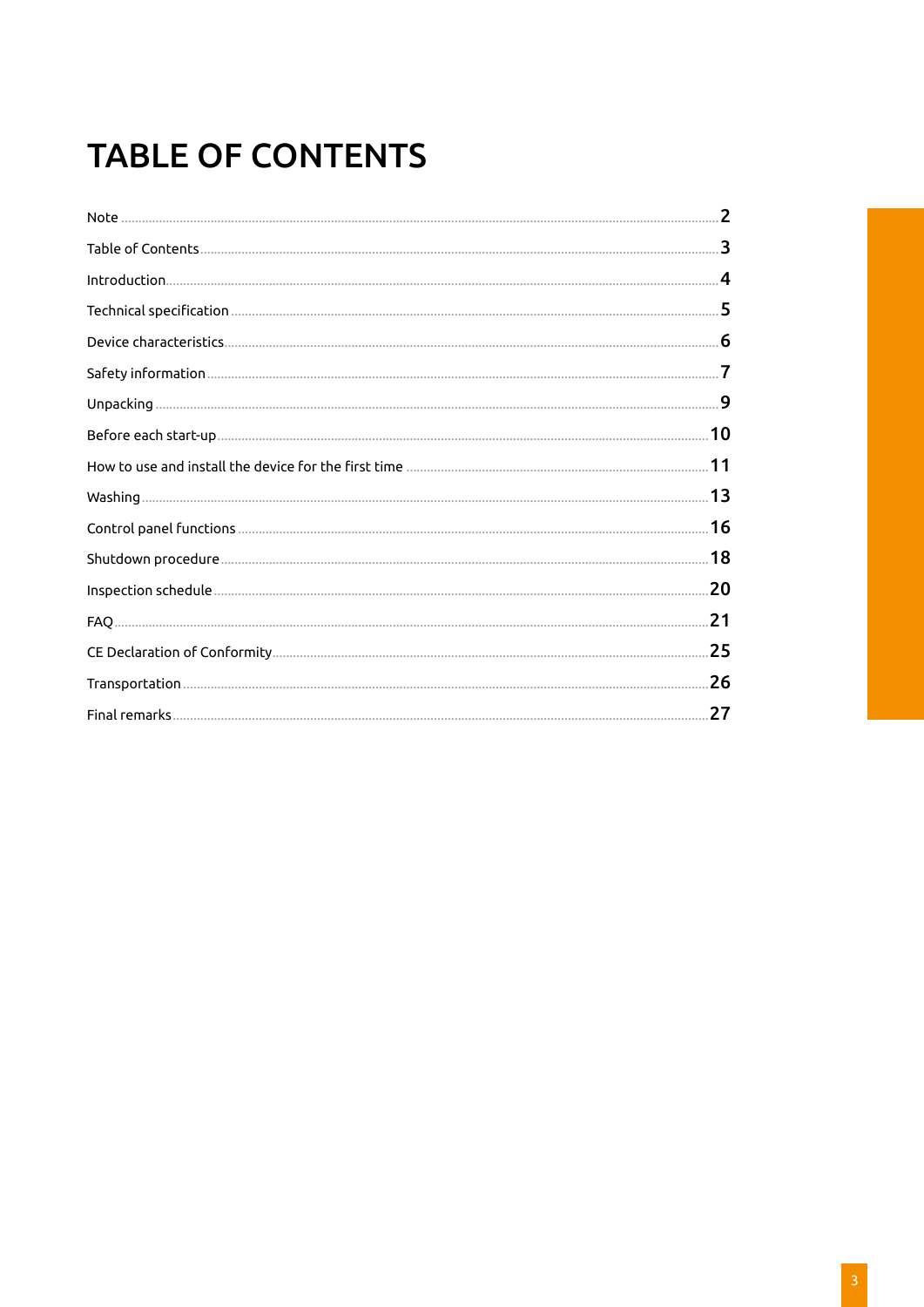# INTRODUCTION

Thank you for purchasing Power Bank V-Series mobile power supply. The Fortador brand is the effect of many years of experience and a response to the needs of our customers. Technology enclosed in a modern housing provides more power and performance than ever before and less failure. Fortador Power Bank V Series is an alternative to fuel or gas powered generators. It generates no annoying sound or fumes, so it can be used in HACCAP conditions, healthcare or rooms with limited ventilation. It allows you to work with a load of up to 3000 Watts. It is charged by connecting to a standard 220V socket or solar panels installed on the roof of the car or a photovoltaic system in the house, workshop or car wash. The advantage of this device is a very small size while maintaining maximum power.

The device is equipped with components that allow for virtually lifetime operation. This is one investment that allows you to benefit for years from running on reliable equipment and free electricity generated by solar panels or other sources of renewable energy like windmills or water turbines.

The proprietary design and power management system allows for maintenance-free operation.

This exclusive model meets even the highest expectations by allowing you to charge and draw electricity at the same time.



Manufacturer and service www.fortador.com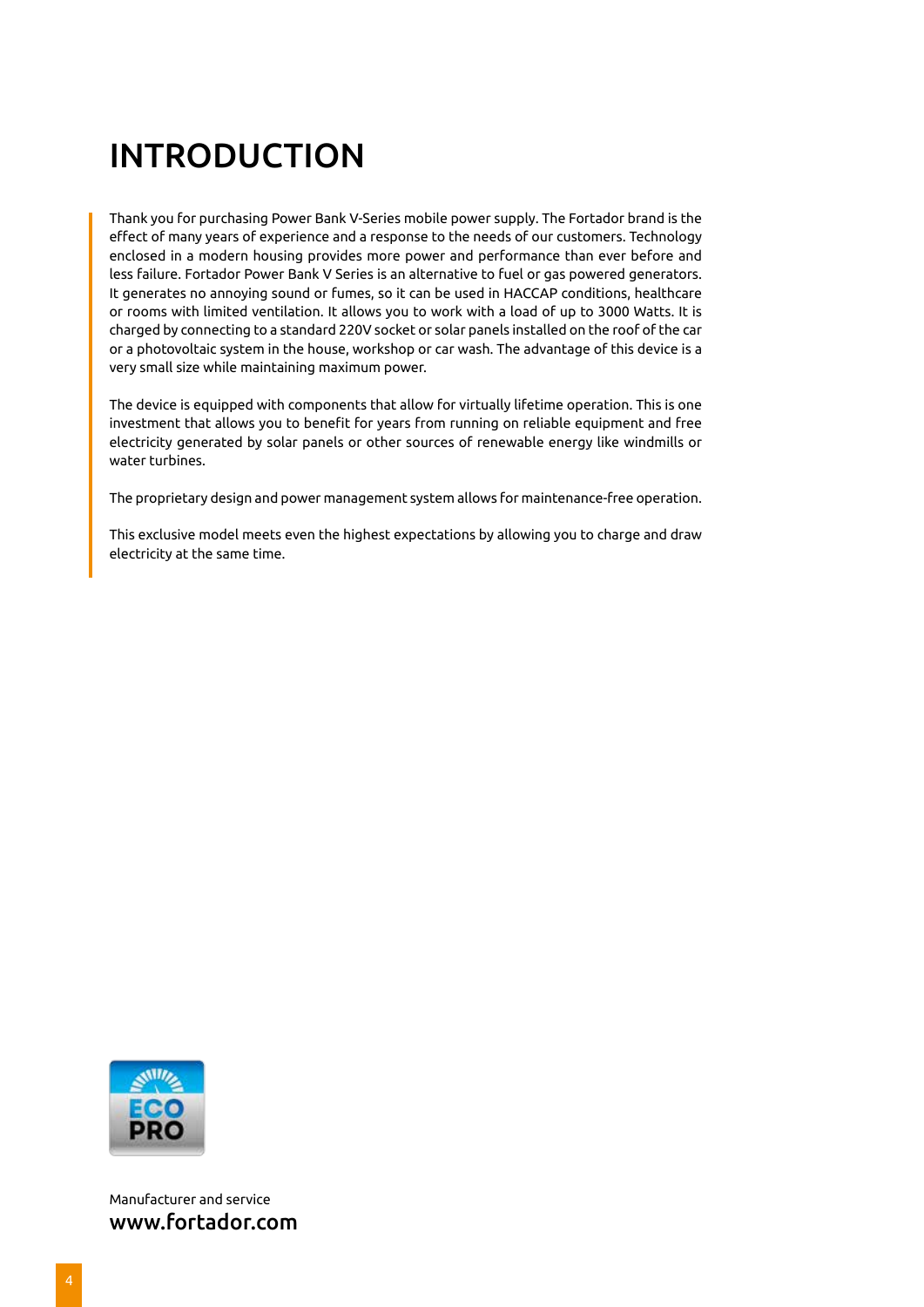# **TECHNICAL SPECIFICATION**

### Technical data

| Power supply                 | <b>2500 VA</b>                                                                                                                                                                                                                                                                                                                       |
|------------------------------|--------------------------------------------------------------------------------------------------------------------------------------------------------------------------------------------------------------------------------------------------------------------------------------------------------------------------------------|
| Battery voltage              | 24 VDC                                                                                                                                                                                                                                                                                                                               |
| Charging current             | 20A                                                                                                                                                                                                                                                                                                                                  |
| Charging voltage             | $27,6V + (-0.5V)$                                                                                                                                                                                                                                                                                                                    |
| AC voltage range             | $150 - 270$ VAC                                                                                                                                                                                                                                                                                                                      |
| Output voltage range         | AVR: 230 / 110V VAC +/-8%;<br>Batteries: 230 / 110V VAC +/-1%<br>(depending on version)                                                                                                                                                                                                                                              |
| Inverter output frequency    | 50 Hz +/- $0.5$ Hz                                                                                                                                                                                                                                                                                                                   |
| Overload protection          | Battery mode: when the 110%~130%<br>overload mode is activated, the<br>device can still work for 30 seconds<br>then turn off the device; when the<br>130% and above overload mode is<br>activated, immediately disconnect<br>the device from the external power<br>source and turn off the device.<br>Network mode: overload warning |
| Temperature range            | $0 - 40 C$                                                                                                                                                                                                                                                                                                                           |
| Humidity range               | 10%RH~90%RH                                                                                                                                                                                                                                                                                                                          |
| <b>Operating noise level</b> | 71 dB                                                                                                                                                                                                                                                                                                                                |
| Weight                       | 85 kg                                                                                                                                                                                                                                                                                                                                |

Technical data is shown on the nameplate mounted on the rear panel of the housing. Always quote the serial number on the rating plate when contacting the service department.

| Manufacturer:                                              | Fortador Europe                     |                       |
|------------------------------------------------------------|-------------------------------------|-----------------------|
| Model:                                                     | <b>Fortador Power Bank V-Series</b> |                       |
| Voltage (IN):                                              | 230V AC 50-60 Hz                    |                       |
| Voltage (OUT):                                             | 230V AC+-1%(ACU)+-8%AVR             | <b>FORTADOR</b>       |
| Power:                                                     | 2500 VA /1800 W / <1A               | poweed by Lamborghini |
| Battery:                                                   | 2x100Ah VRLA AGM                    |                       |
| <b>Batery Voltage:</b>                                     | 24V DC                              |                       |
| Weight:                                                    | 85kg                                |                       |
| $S/N$ :                                                    | V010011                             | $\epsilon$            |
| Manufacturing year:                                        | 2021                                |                       |
| Read the instructions carefully before use! Made in Poland |                                     |                       |

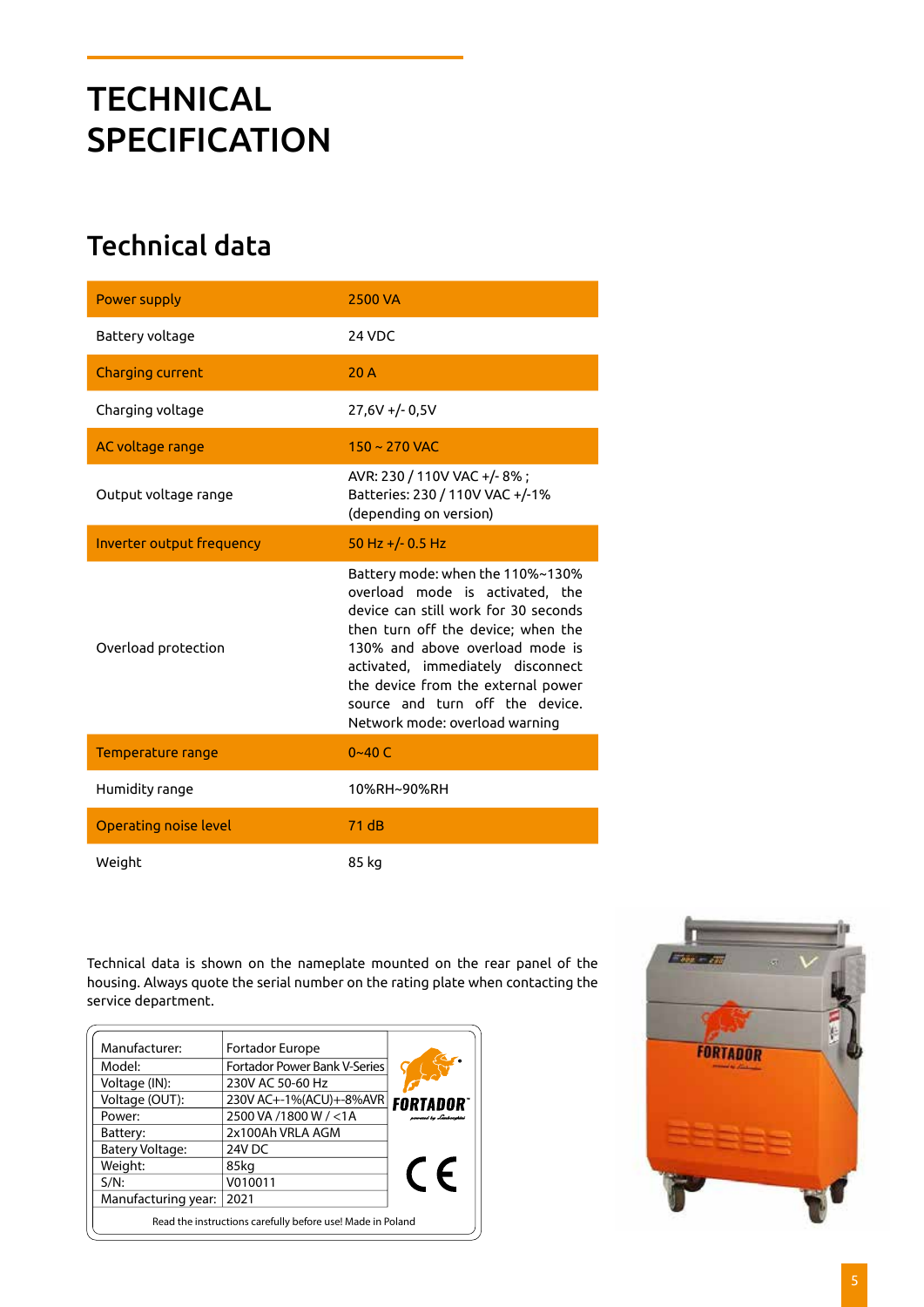## DEVICE **CHARACTERISTICS**





#### 1. Display

- 2. Grip/holder for Pro+/ProS device
- 3. On/off switch
- 4. Power cord
- 5. On/off switch. vacuum cleaner. socket number 7
- 6. Charging on/off switch
- 7. Electric socket with a "Soft start" function for connecting a vacuum cleaner
- 8. Power socket for Fortador devices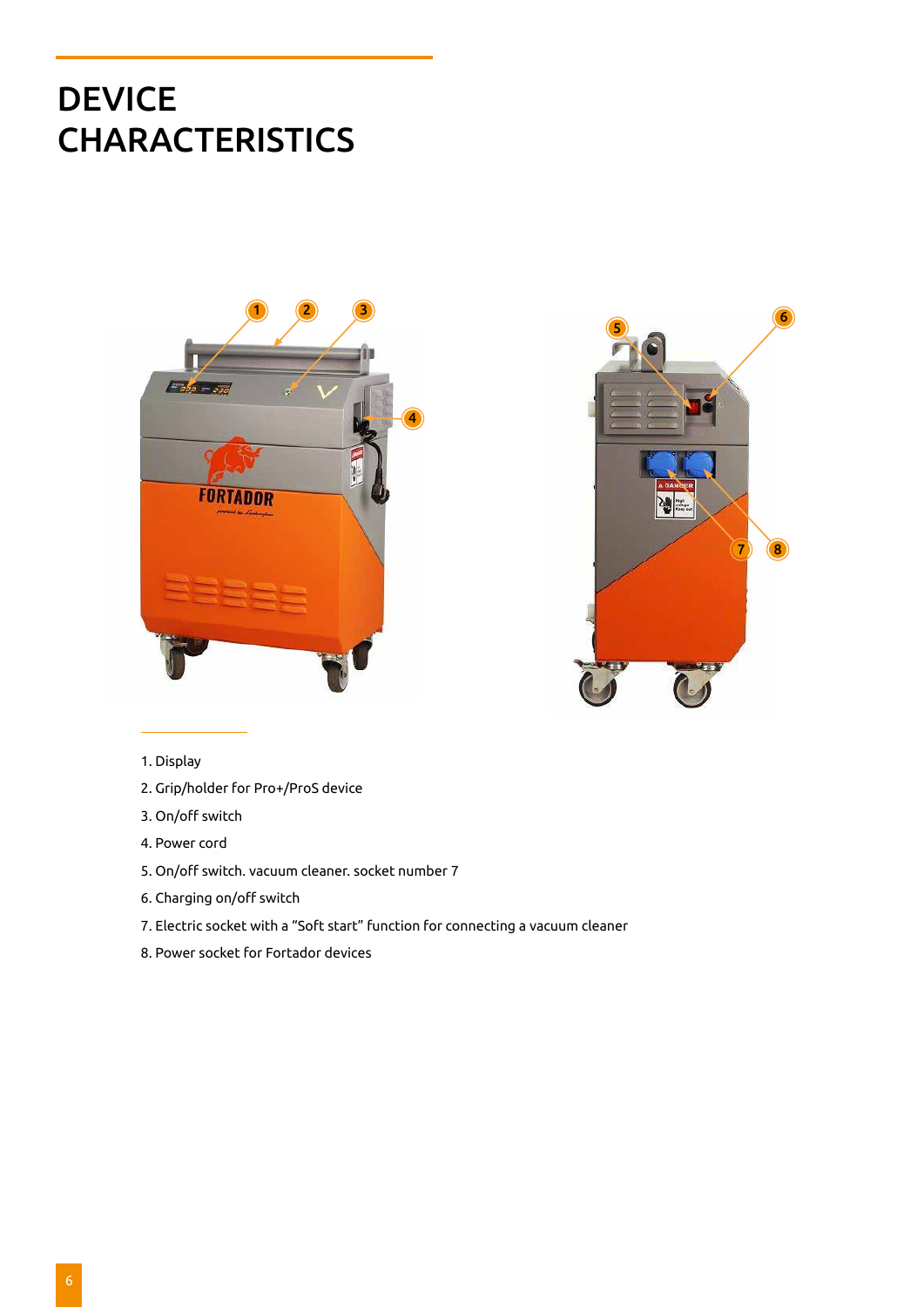# **SAFETY** INFORMATION

The V-Series Industrial Portable Power Bank should not be handled by anyone unaware of the hazards involved. The information and recommendations in these instructions must be properly understood and followed if the correct and safe operation of the device is to be achieved.

As with most mechanical equipment, proper safety precautions must be observed when operating and handling this device. Failure to follow the instructions and recommendations contained in this document may result in personal injury or damage to the device itself or other property in the vicinity. At the same time, it should be borne in mind that it is not possible to provide exhaustive guidance and recommendations which would allow for the complete elimination of risks during the operation and handling of this equipment and during the handling and use of the chemical products which this equipment has been designed to process. Additional safety measures may be necessary for specific applications and operating conditions that are not covered in this document. In cases not discussed, the user must comply with generally accepted safety rules.

#### Please read these instructions carefully before starting the unit and operating it.

The owner's manual should be kept for later use or for the next owner.



#### **IMPORTANT:**

Do not open the device while it is in operation. Risk of electrocution.





Be careful - device under voltage. Do not direct a jet of water or steam towards the unit.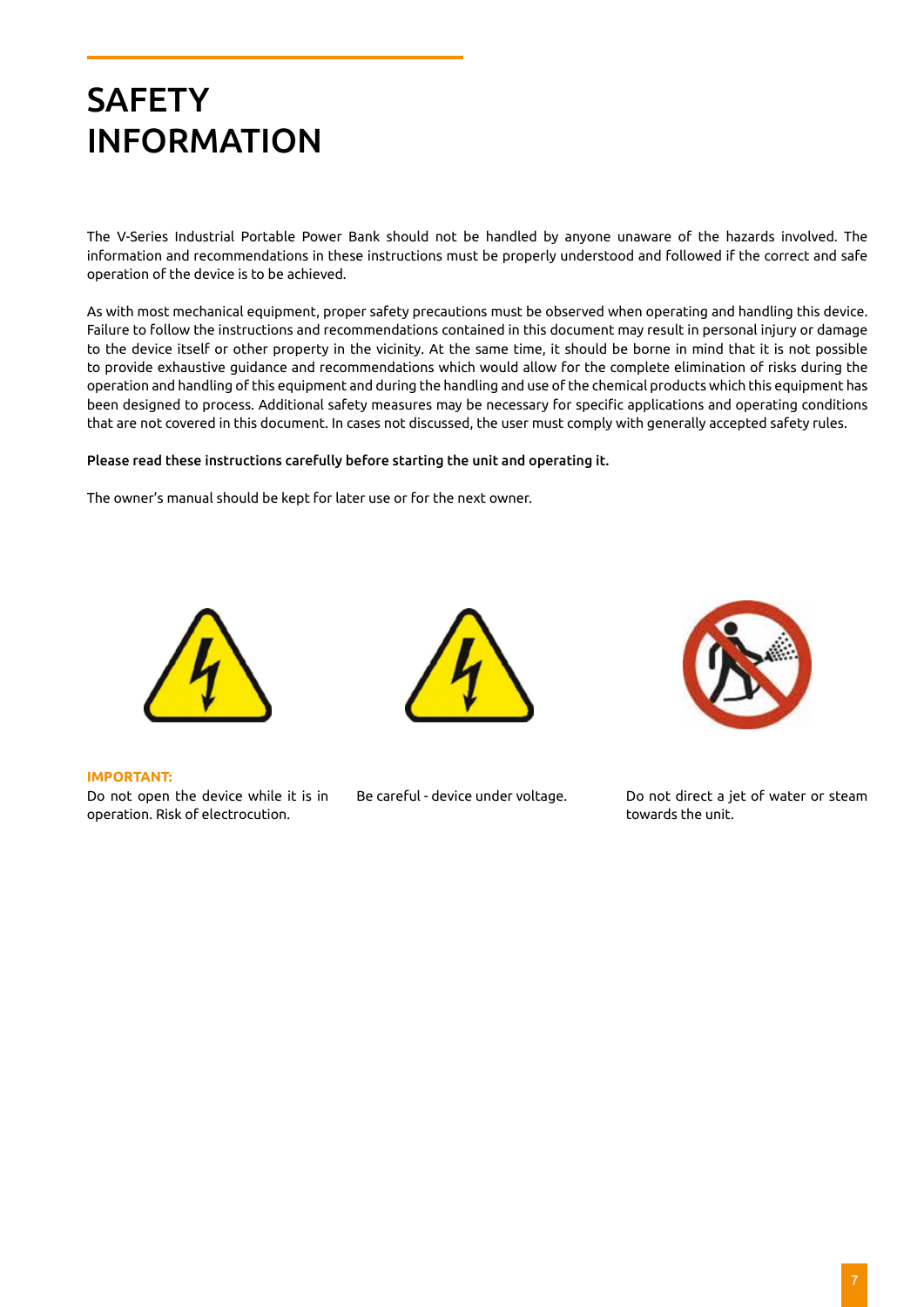- The operator should be sober, of legal age and trained in the operation.
- Spare parts must not be different from those recommended and manufactured by the manufacturer
- If damaged, the power cord must be replaced by an authorized service center under penalty of warranty.
- Before starting the machine, check that the operating openings are clear of debris.
- Do not start the machine if the electrical cord or any other part is damaged.
- Do not operate the machine in the rain or when it is wet.
- Never tilt or roll the machine while it is turned on.
- Always turn off the unit when it is being cleaned.
- Children must absolutely not be allowed to come into contact with the device.
- Use caution when working near children or animals.
- Do not use a damaged machine or one in which the power cord shows signs of damage. If the machine is not working as it should, has fallen, been damaged, been left outside, or has been flooded, contact service: help@fortador.com.
- Do not pull or lift by the power cord.
- Keep the machine away from open flames, radiators, stoves or other heat sources.
- Do not operate the machine in a very humid and/or dusty environment.
- The unit should not be moved during operation.
- The machine should be connected to an electrical system with a working ground. Operating the machine connected to a system without earthing is prohibited and may result in electric shock!
- Do not immerse the machine or any of its components in water or other liquids.
- It is strictly prohibited to use the machine in explosive areas.
- Never use the machine in the vicinity of toxic/hazardous substances.
- Never place the machine on temperature-sensitive surfaces.
- Do not leave the machine in places exposed to the forces of nature.
- Do not use excessive force when operating buttons / switches / sockets
- The machine should stand horizontally on a stable surface.
- Ensure that the wheels are locked during operation.
- Never leave the machine running unattended.
- Do not point a jet of steam or water at the appliance.
- The machine should be switched off when not in use.
- It is unacceptable to repair fuse links by means wire which consists in putting a wire or other metal objects in place of a burnt fuse wire.
- Do not operate electrical equipment with wet hands or while standing on a wet floor; in damp rooms and other areas where there is an increased risk of electric shock, hand-held equipment not equipped with double insulation is not permitted.
- Do not remove covers (housings) from the unit when it is switched on.
- Do not change the type of plug installed on the device.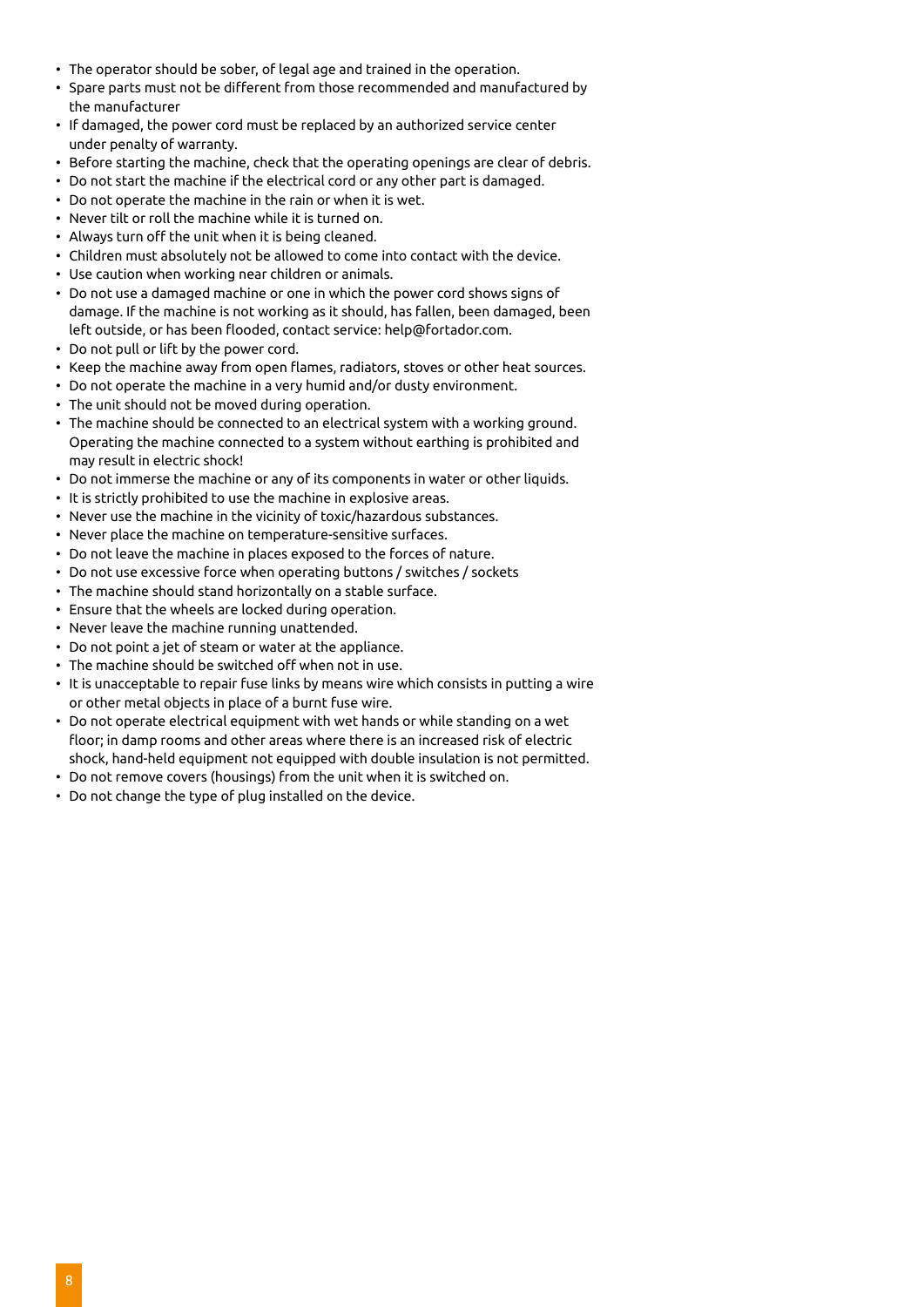# UNPACKING

- 1.Gently remove the machine from the packaging.
- 2. Inspect the unit for any damage that may have occurred during delivery.
- 3.We recommend that you keep the packaging.

### Packaging dimensions

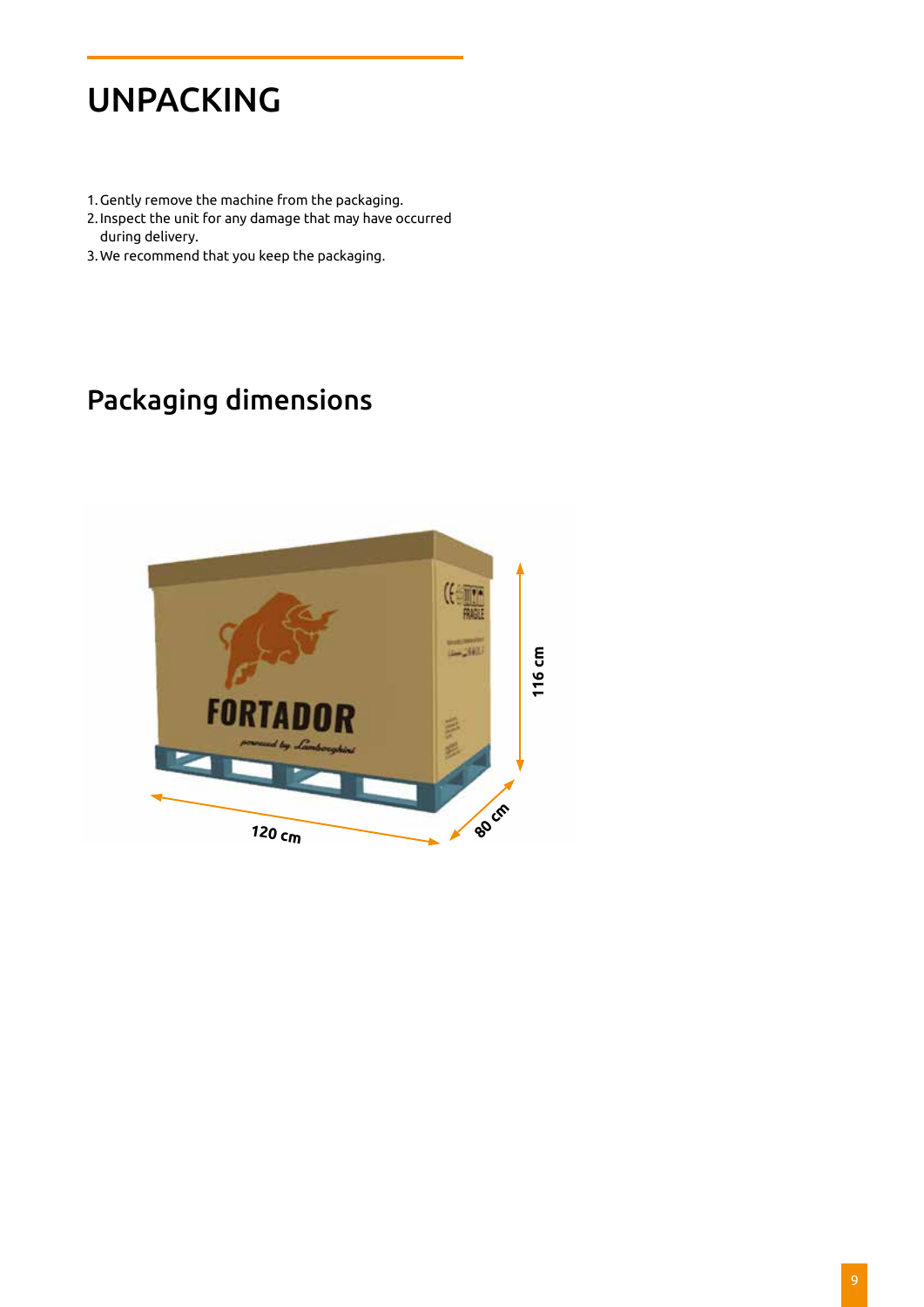# BEFORE EACH START-UP

The procedure should be carried out before starting the machine to ensure proper and safe operation.

- 1.Make sure that the electrical cord, electrical outlets are not damaged.
- 2.Check that the case is closed.
- 3.USet the vacuum cleaner star/stop switch to the "0" position.
- 4. If the unit is discharged, plug the unit into a grounded electrical outlet to recharge.

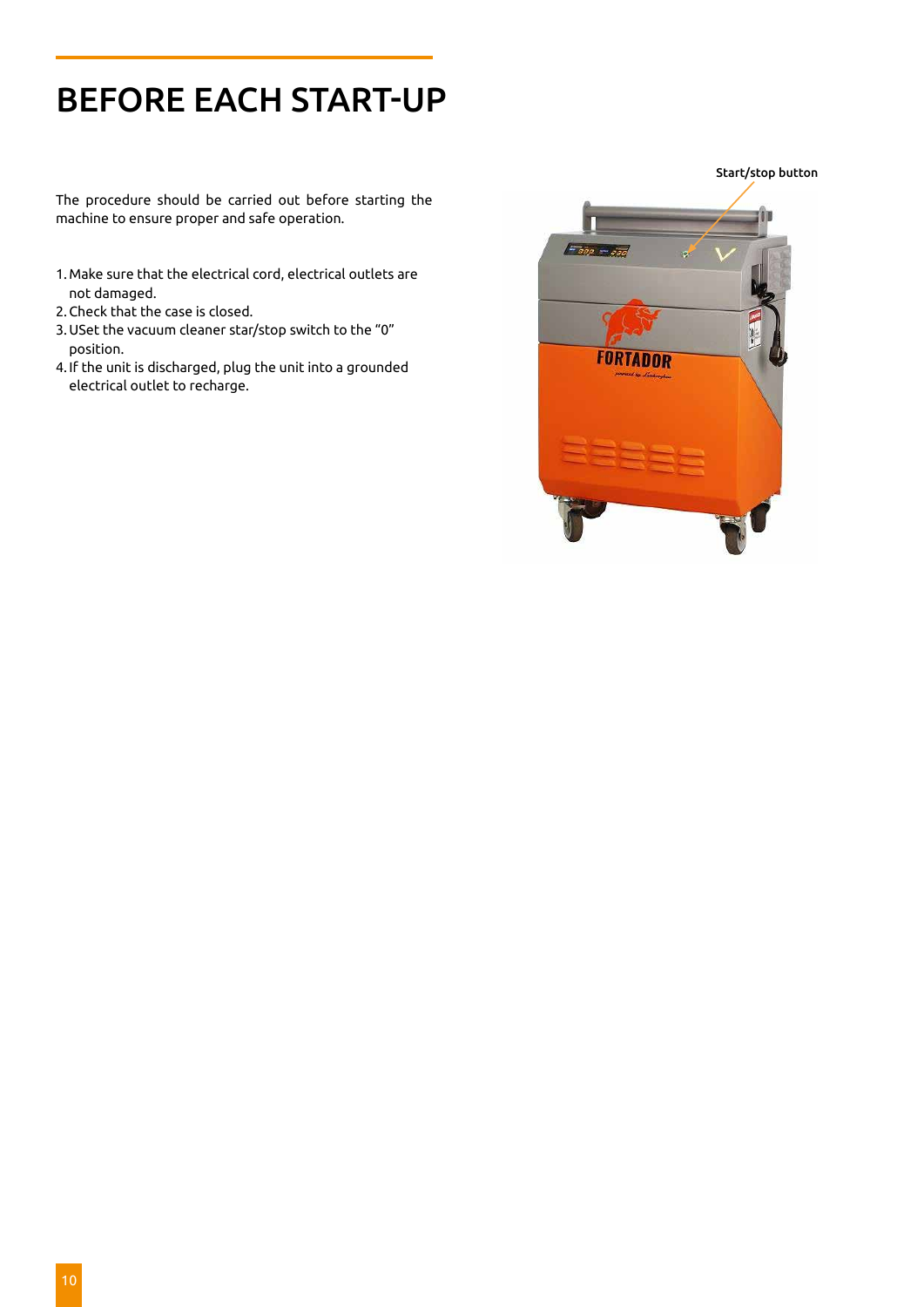# HOW TO USE AND INSTALL THE DEVICE FOR THE FIRST TIME

Startup procedure for the Power Bank



- Press and hold the start/stop button. Hold down the button for 5 seconds until a beep sounds and the device display switches on. **1**
- Check the battery status on the display. One bar indicates the minimum charge level. Five bars indicate the maximum charge level.. **2**



Battery charge level

- If the batteries are discharged, follow the instructions Charging the Power Bank. **3**
- If the unit shows the maximum battery charge follow the instructions - Connecting the Fortador car wash to a portable power source Power Bank V series. **4**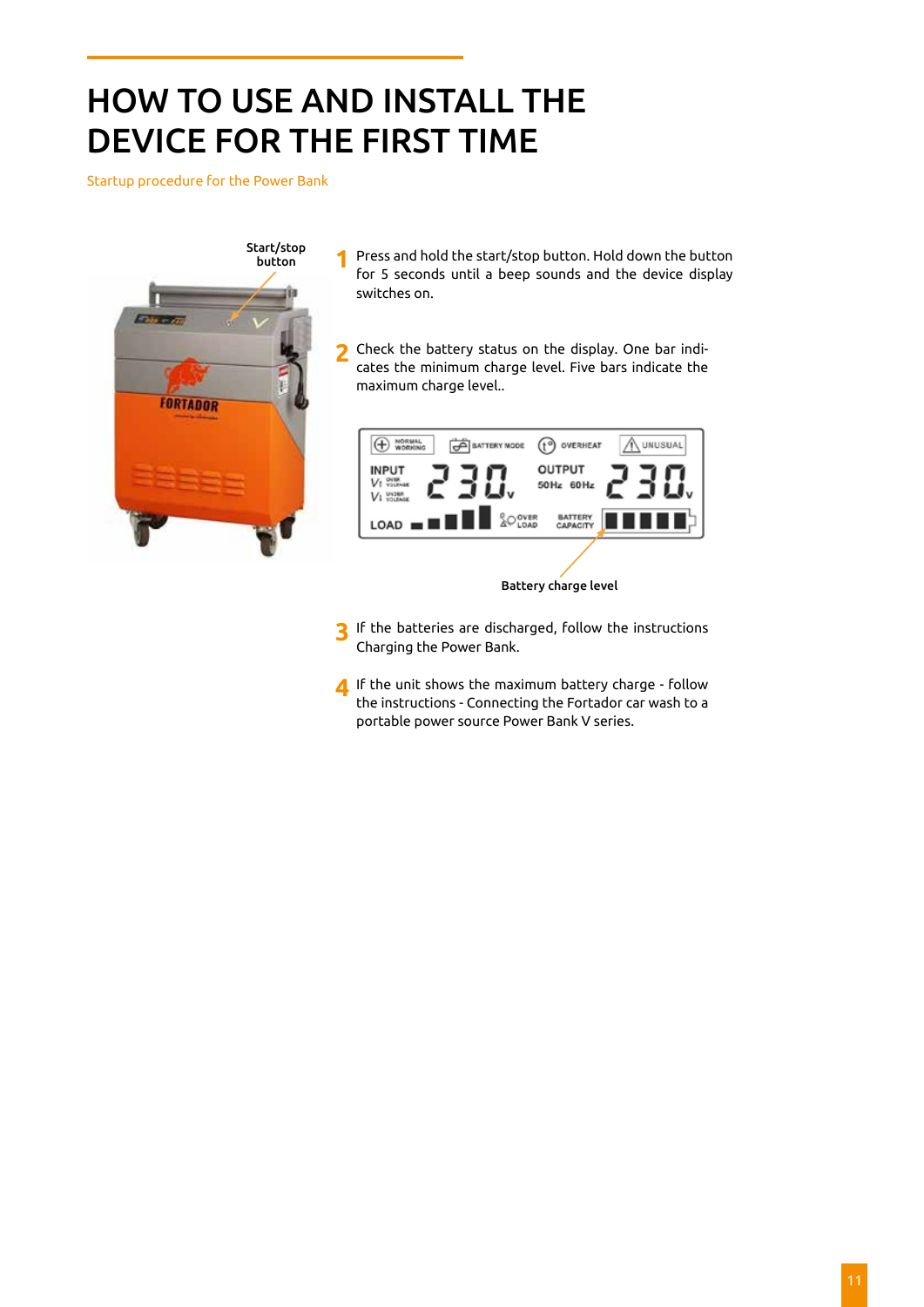# DESCRIPTION OF THE POWER BANK DISPLAY FUNCTIONS

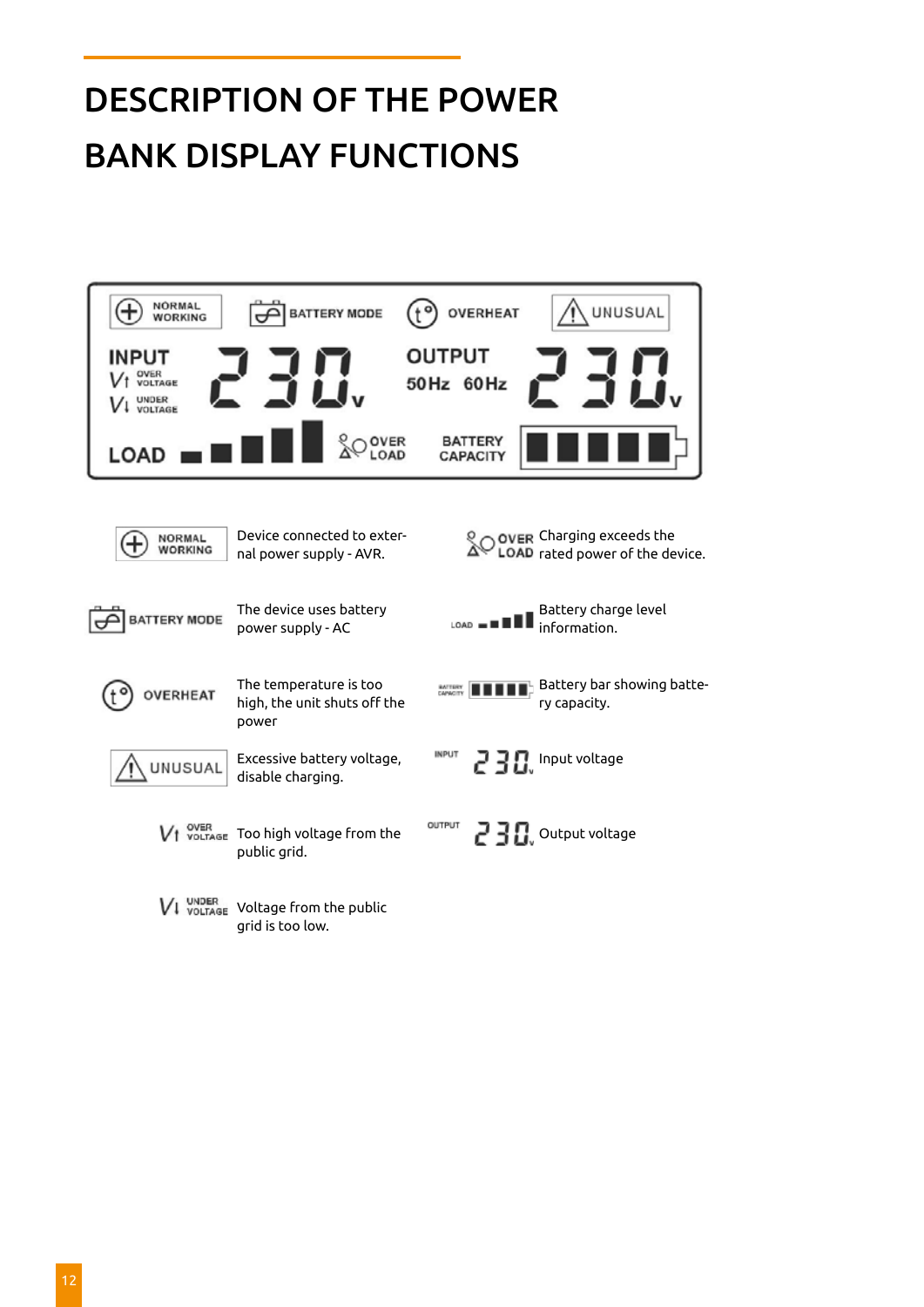# **CONNECTING** DEVICES

Start the Power Bank according to the Power Bank Startup procedure. **1**

2 Check that the device shows the correct battery level on the display.

Connect the Fortador device to outlet number 8



Power socket for Fortador devices (number 8)



When connecting the Pro+ device, you must first connect the unit's vacuum cleaner to socket number 7 on the Power Bank. The Pro+ should then be plugged into socket number 8 on the Power Bank.

Power socket for Fortador devices (number 8)

Electric socket with a "Soft start" function for connecting a vacuum cleaner (number 7)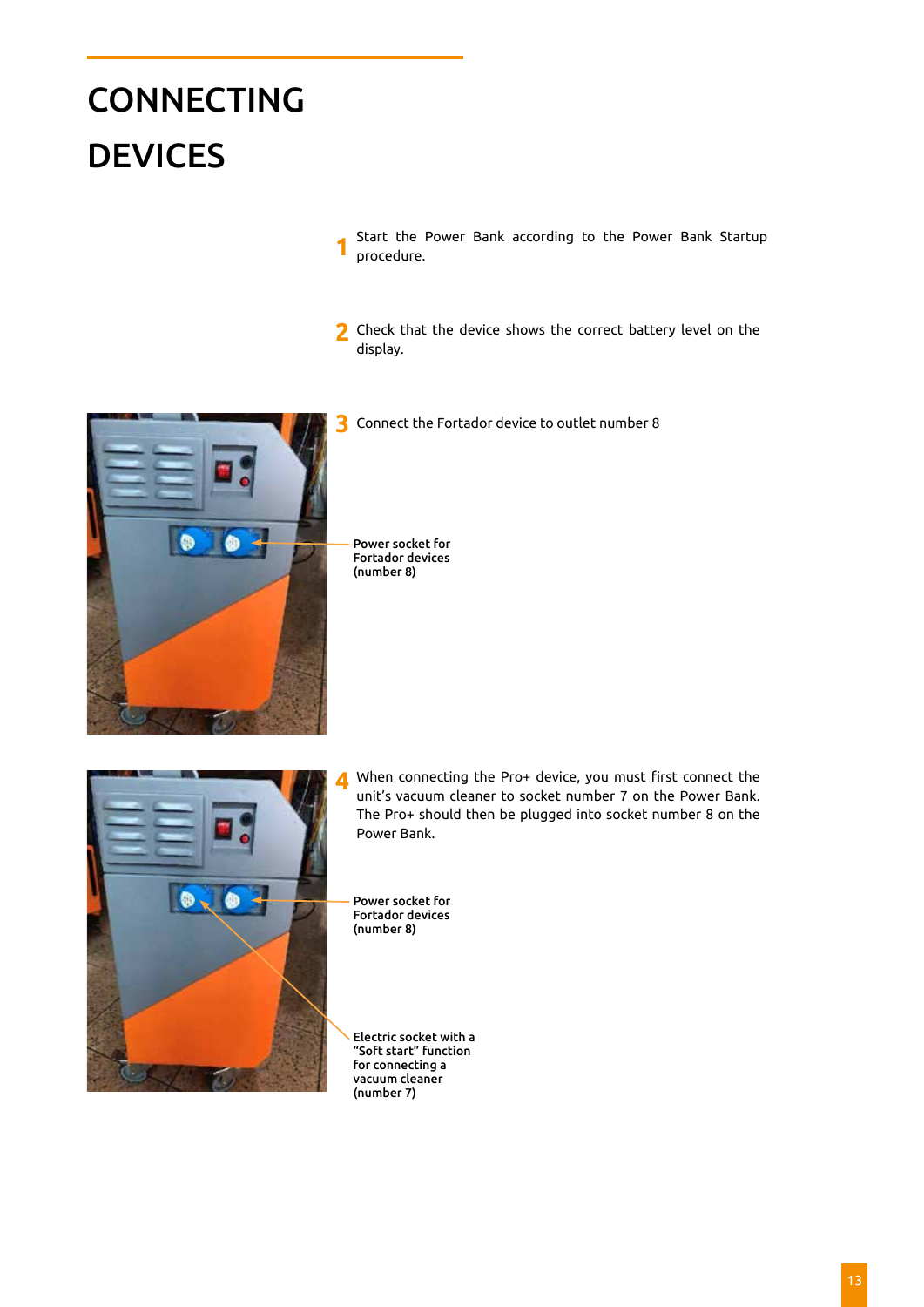

Switch the on/off button to position 1 (this must be done when the Fortador Pro+ is connected). **5**

On/off switch - vacuum cleaner - socket number 7

After completing the steps of connecting the Fortador to **6** the portable Power Bank, depending on the model of the unit, start the Fortador and begin operation.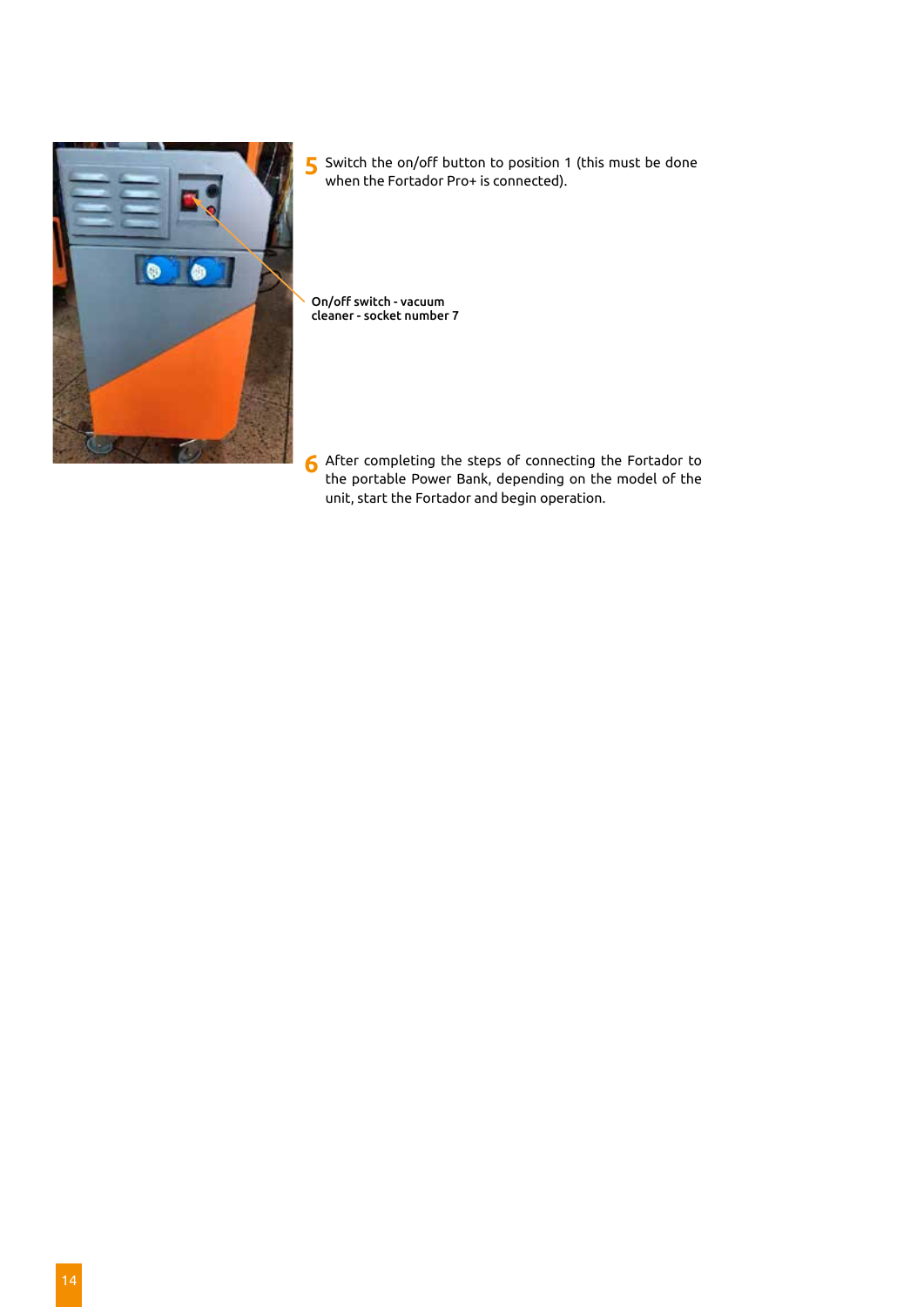# CHARGING THE POWER BANK DEVICE

|                                                   | <b>DVI</b>      |  |
|---------------------------------------------------|-----------------|--|
| ۹                                                 | OUTPUT<br>60 Hz |  |
| <b>SO</b> SYRE<br>ı<br>н<br>$LOAD = \blacksquare$ |                 |  |

**1** If the unit is discharged, the display will indicate that the unit is out of power, in the form of a single dash on the battery meter.

Battery bar showing battery capacity



Connect the unit to an external power source using the power cord.

Start charging by pressing the on/off charging switch - but-**3** Start charging<br>ton number 6.



When the device is fully charged, the display will show 5 vertical bars.

Battery bar showing battery capacity

- Press the charge button (button number 6) again to turn off the charge. **5**
- Disconnect the device from the external power supply **6**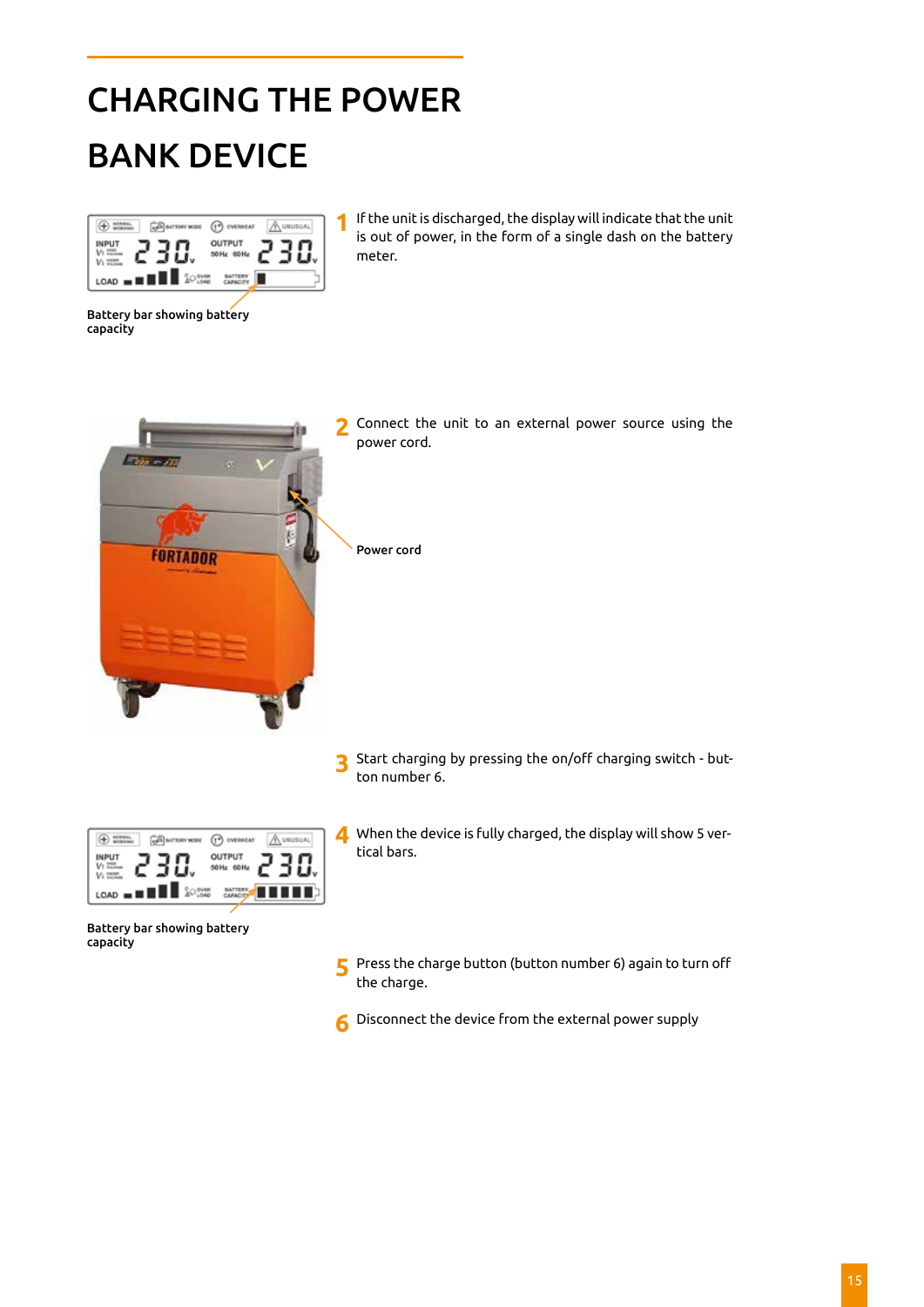## SWITCH OFF PROCEDURE



Fibrosom

Disconnect all devices connected to the Power Bank device, sockets number 7 and 8. **1**

Disconnect the device from the external power supply. **2**

- **FORTADOR** Power cord  $F$ aja  $-$ aja
- **3** Hold down the start/stop button for 5 seconds until a beep sounds.
- Start/stop button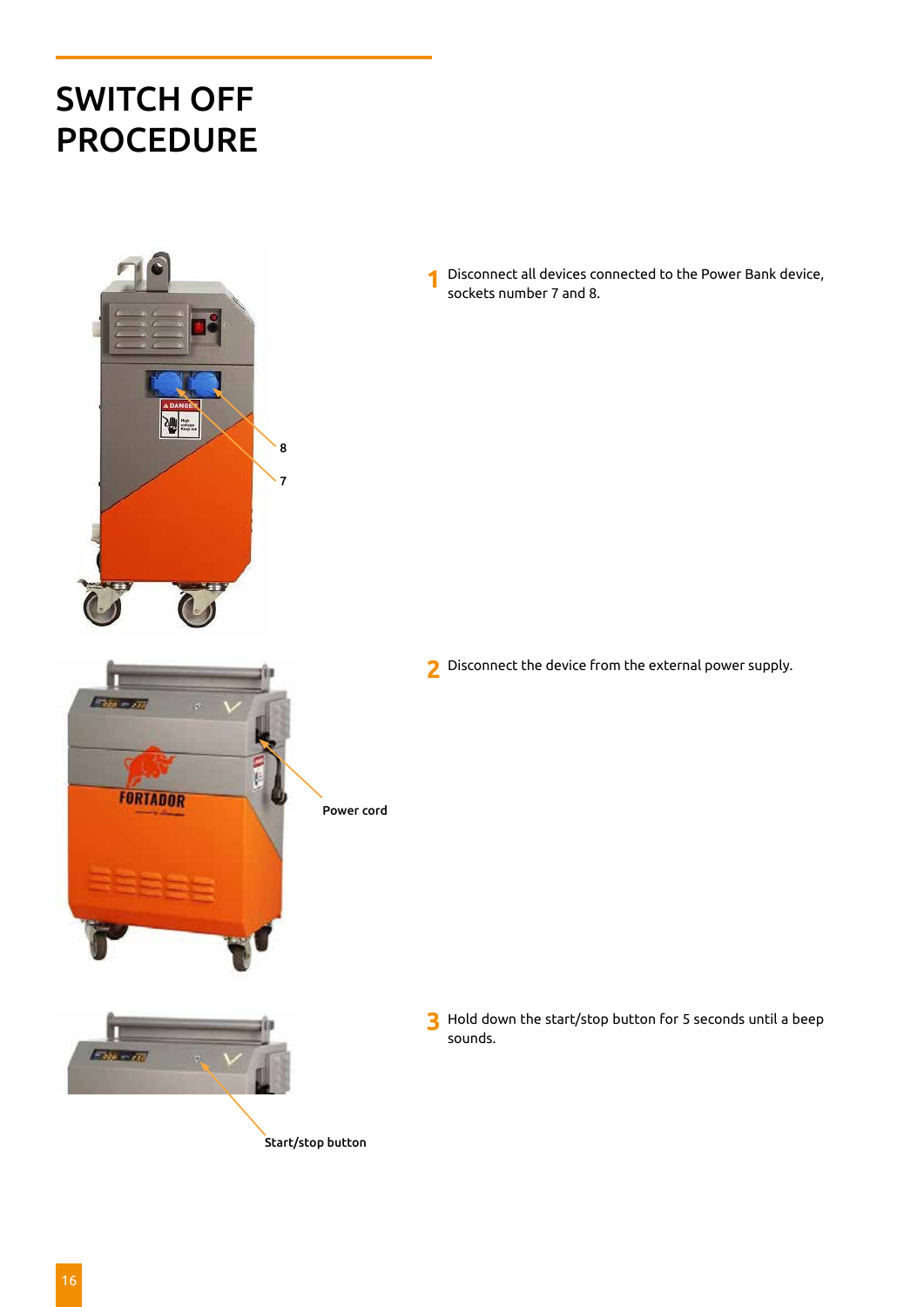# CE DECLARATION

| <b>Manufacturer</b>        | Fortador K.A. Traczyńscy Sp.J.<br>Aleja Krakowska 108<br>05-090 Sekocin Stary, Poland   |
|----------------------------|-----------------------------------------------------------------------------------------|
| <b>Product designation</b> | Portable power suply unit                                                               |
| <b>Brand</b>               | Fortador                                                                                |
| Model                      | <b>Power Bank V-Series</b>                                                              |
| Directive No.              | 89 / 336 / EEC                                                                          |
| Voltage during test        | AC 230 V / 50 Hz                                                                        |
| <b>Technical standards</b> | FN 55014-1<br>EN 55014-2<br>EN 60335-1<br>EN 60335-2-79<br>EN 61000-3-2<br>EN 61000-3-3 |
| Date of test               | 23-25.11.2020                                                                           |

The CE declaration of conformity is based on the directive 89/336/EEC relating to electromagnetic compatibility of devices. This declaration confirms that the equipment in question complies with the essential requirements of the directive and refers to the sample and the technical documentation submitted to TUV SUD Product Service GmbH for testing and certification.





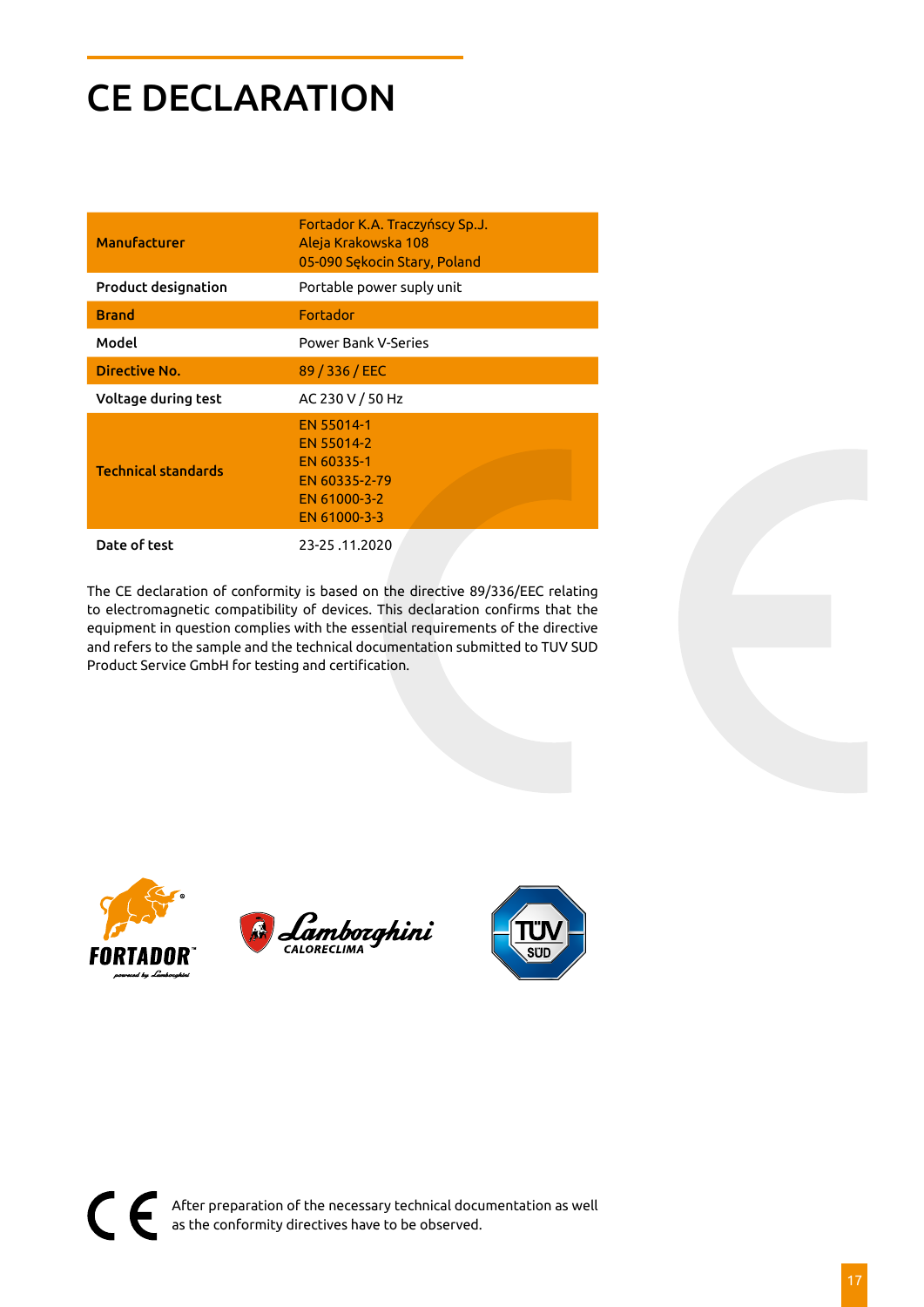# **TRANSPORT**

The device can be transported by any means of transport, provided that it is properly immobilised (e.g. with belts) and protected against damage in the original box delivered with the machine.

Make sure that the wheels of the machine are properly locked and the belts are properly tightened to prevent the machine from moving.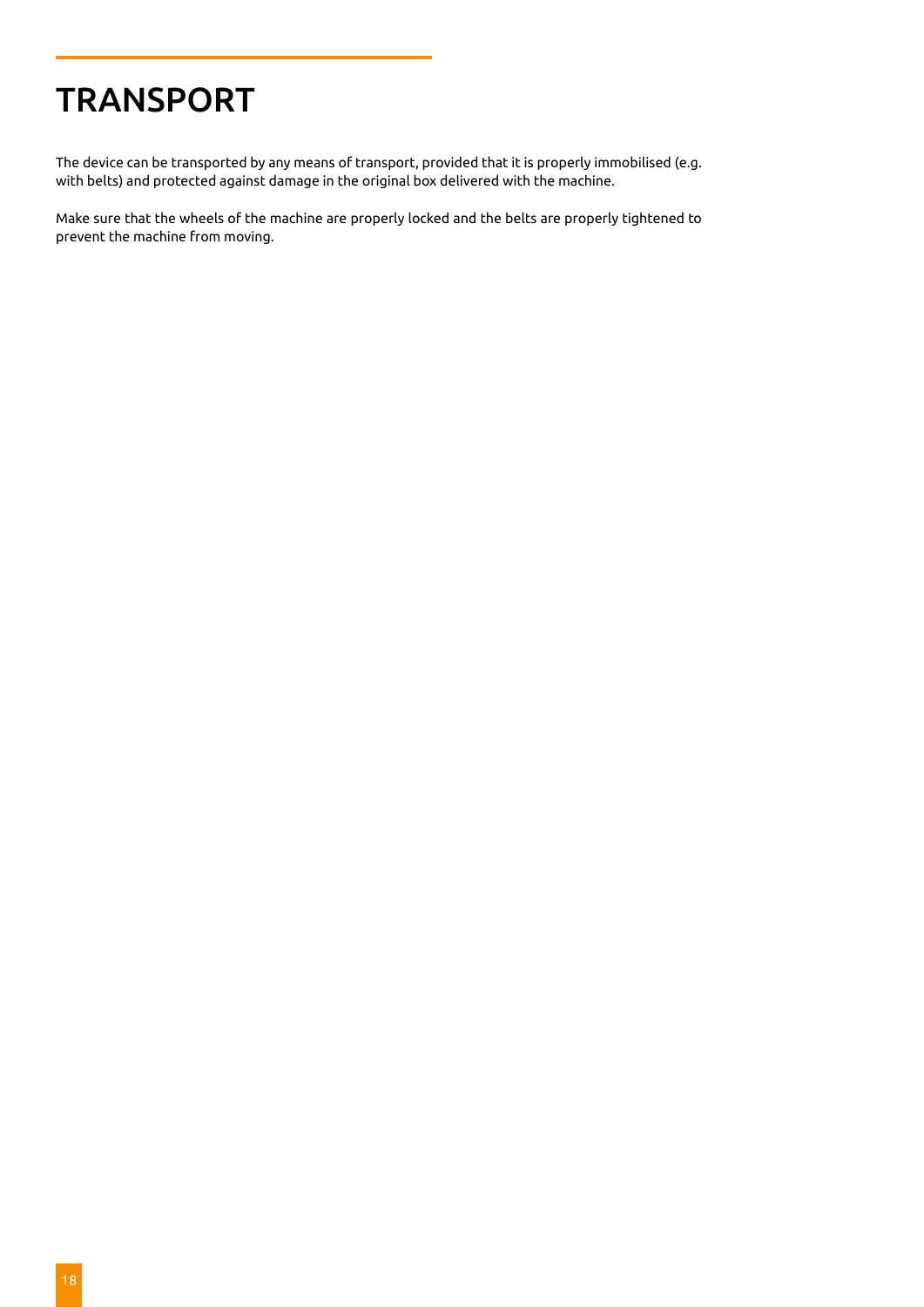## FINAL REMARKS

Properly maintained and serviced, FORTADOR Power Bank devices ensure a long period of reliable operation. Problems that may occur while using the unit should be resolved before proceeding. When operating any machine, it is essential to have knowledge of the normal operation of the machine so that incorrect operation can be recognized. Observe all generally accepted safety precautions when working with electrical devices. This manual has been written to provide the most complete knowledge of the operations performed by this device. It is imperative that operators read and understand this manual before attempting to solve any problems. All repairs, made by yourself during the warranty period are prohibited and will void the warranty, so if you have any problems or concerns, please contact our service department.

e-mail: help@fortador.com tel. +48 791 400 166